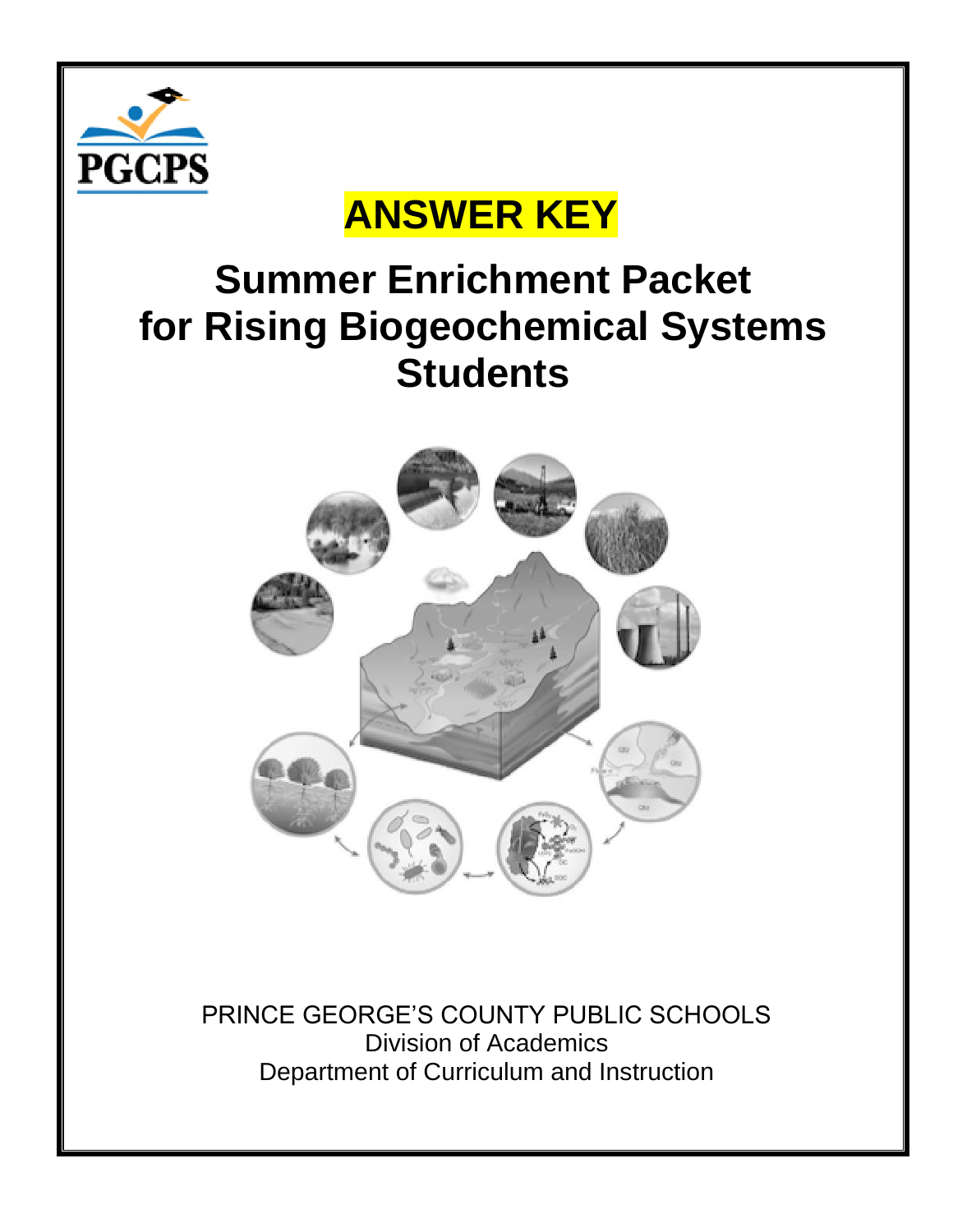## **Answer Key**

## **Summer Enrichment Packet for Rising Biogeochemical Systems Students**

| <b>Week</b>                      | <b>Answers</b>                                                                                                                                                                                                                                                                                                                                                                                                                                                                                                                                                                                                                                                               |
|----------------------------------|------------------------------------------------------------------------------------------------------------------------------------------------------------------------------------------------------------------------------------------------------------------------------------------------------------------------------------------------------------------------------------------------------------------------------------------------------------------------------------------------------------------------------------------------------------------------------------------------------------------------------------------------------------------------------|
| <b>Week One:</b>                 | Claim Evidence and Reasoning (C-E-R)                                                                                                                                                                                                                                                                                                                                                                                                                                                                                                                                                                                                                                         |
| <b>Thinking Like A Scientist</b> | Answers will vary.                                                                                                                                                                                                                                                                                                                                                                                                                                                                                                                                                                                                                                                           |
|                                  | <b>Controls and Variables</b>                                                                                                                                                                                                                                                                                                                                                                                                                                                                                                                                                                                                                                                |
|                                  | <b>Shower Power</b><br>1.<br>A. Brown slime in the shower<br>B. Control Group- side sprayed with water; Independent Variable- coconut juice,<br>Dependent Variable- appearance of brown slime<br>C. Coconut juice did not reduce the amount of slime in the shower.                                                                                                                                                                                                                                                                                                                                                                                                          |
|                                  | 2. Go, Go Juice<br>A. Control Group- Group B, Independent Variable- special juice, Dependent Variable-<br>productivity of workers<br>B. The special juice did not increase workers productivity<br>C. Retest it.                                                                                                                                                                                                                                                                                                                                                                                                                                                             |
|                                  | 3. Itching for a Scratch<br>A. Control Group- Group A, Independent Variable- experimental itching powder,<br>Dependent Variable- itchiness time<br>B. The time was reduced by 1/3 so the claim is not supported.                                                                                                                                                                                                                                                                                                                                                                                                                                                             |
|                                  | <b>Diva Curls</b><br>4.<br>Find a group of four people willing to be tested. Have two of them (control group) use a<br>'fake' hair care product and the other two individuals should use Diva Curls (independent<br>variable). Measure hair growth (dependent variable) over four weeks for each subject.                                                                                                                                                                                                                                                                                                                                                                    |
|                                  | <b>Experimental Design</b>                                                                                                                                                                                                                                                                                                                                                                                                                                                                                                                                                                                                                                                   |
|                                  | 1. While it seems Danita and Jenine made improvements, since there was no control group and<br>no specific details as to what Danita's test for them was, further testing would be needed to<br>determine the effectiveness of the snacks.                                                                                                                                                                                                                                                                                                                                                                                                                                   |
|                                  | <b>Flower Power</b><br>2.<br>A. Mendel tested more than one independent variable: location of the plant, frequency of<br>watering, and type of water.<br>He should keep everything the same in regards to the plants (number of plants, soil type,<br>В.<br>location, and frequency of watering), and only test the type of water.                                                                                                                                                                                                                                                                                                                                           |
|                                  | <b>Microwave Mania</b><br>3.<br>A. Minerva's hypothesis is that if he microwaves the fish food then the fish will be able to<br>swim through the maze faster because microwaves make you smarter.<br>B. The fish receiving the regular food are in the control group.<br>C. Independent Variable- The type of food (microwave food and regular food); Dependent<br>Variable- The time to complete the maze.<br>D. Minerva should conclude that microwaving food does not affect intelligence. Evidence-<br>When analyzing the average times for each group, the microwaved food group decreased<br>by 9.625 seconds while the control group only decreased by 6.625 seconds. |
|                                  | <b>Blowing Bubbles</b><br>4.<br>Answers will vary.                                                                                                                                                                                                                                                                                                                                                                                                                                                                                                                                                                                                                           |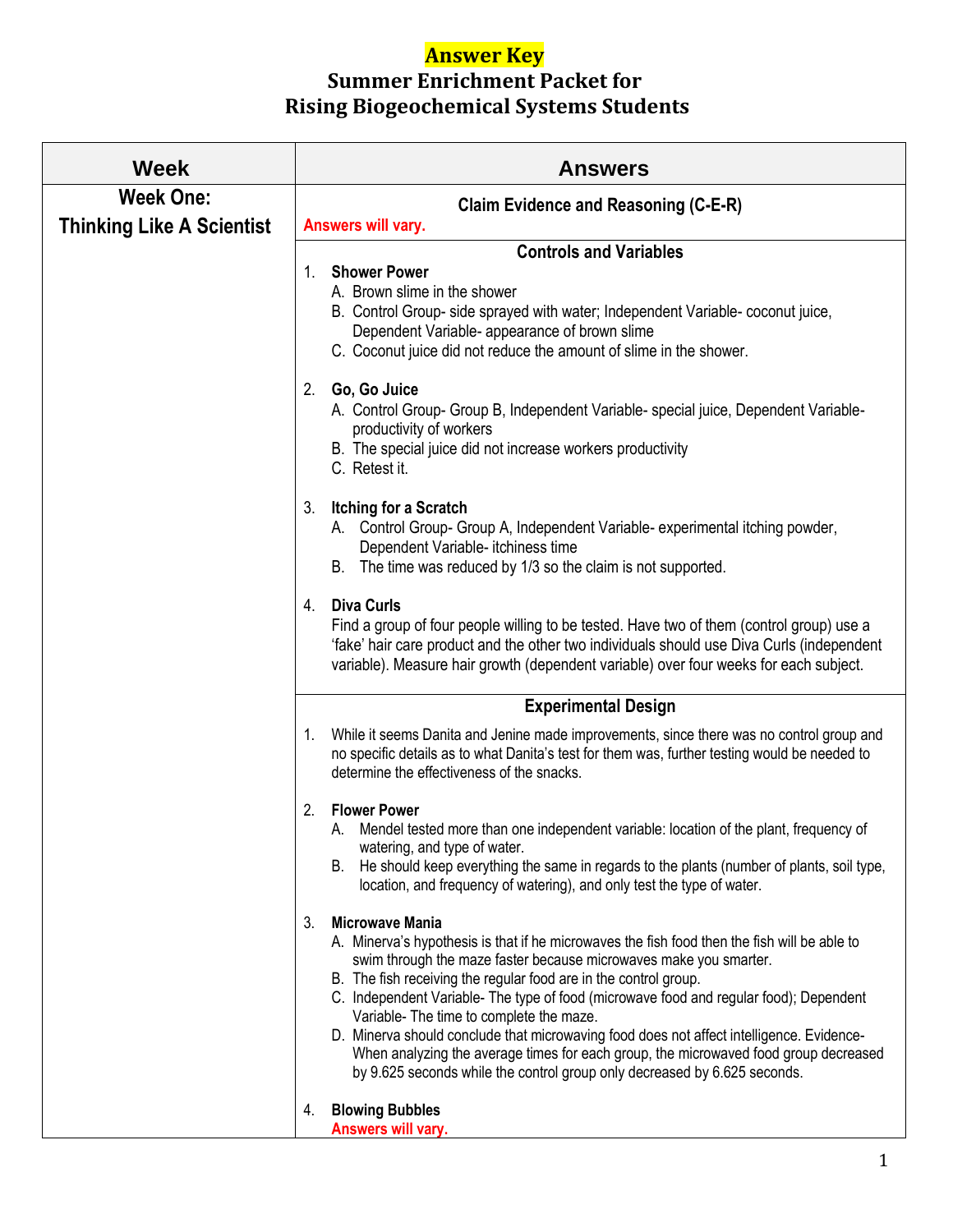| <b>Week Two:</b>                                                       | <b>Analyzing Data</b>                                                                                                                                                                                                                                                                                                                                                                                                                                                                                                                                                                                                                     |
|------------------------------------------------------------------------|-------------------------------------------------------------------------------------------------------------------------------------------------------------------------------------------------------------------------------------------------------------------------------------------------------------------------------------------------------------------------------------------------------------------------------------------------------------------------------------------------------------------------------------------------------------------------------------------------------------------------------------------|
| <b>Science and Engineering</b><br><b>Practices</b><br>(Analyzing Data) | 1.<br><b>Hypothesis</b><br>Answers will vary. Sample response:<br>If plants are exposed to the proper ratio of water to sunlight, then they will thrive; I predict<br>that the ideal water level is 1 cup, and ideal exposure to sunlight is 8 hours. If the plant<br>receives too much sunlight and not enough water, then it will dry out. If the plant receives<br>too much water and not enough sunlight, then it will drown.                                                                                                                                                                                                         |
|                                                                        | The two variables tested in this plant growth experiment were the effect of levels of water<br>2.<br>and sunlight exposure.                                                                                                                                                                                                                                                                                                                                                                                                                                                                                                               |
|                                                                        | 3.<br>Answers will vary. Sample response:<br>The sunlight exposure has a positive effect on plant growth. Regardless of amount of<br>water, plants grew increasingly higher with more hours of sunlight.                                                                                                                                                                                                                                                                                                                                                                                                                                  |
|                                                                        | With the exception of plant #7! It had 16 hours of sunlight exposure, but showed<br>significantly less average growth than the rest of the plants with only a $\frac{1}{4}$ cup of water. This<br>indicates that if plants are to be exposed to an excess of sunlight, and then they need<br>more water! This is further demonstrated by plant #8 with 16 hours of sunlight and 1 cup of<br>water, which had the highest overall average growth.                                                                                                                                                                                          |
|                                                                        | 4. Answers will vary. Sample response:<br>The overall trend of water seemed to be the less water, the better. Plants did not require as<br>much water to thrive; in each case, the plants with 1/4 cup of water showed more overall<br>growth.                                                                                                                                                                                                                                                                                                                                                                                            |
|                                                                        | With the exception of plant #8! Because it was exposed to such a high amount of sunlight,<br>it required more water (1 cup) to prevent it from drying out.                                                                                                                                                                                                                                                                                                                                                                                                                                                                                |
|                                                                        | Answers will vary. Sample response:<br>5.<br>My original hypothesis stated that the plants would require an optimal level of sunlight and<br>water to thrive; with too much sun and too little water, OR too much water and too little<br>sun, they would not grow as tall. This aspect of my hypothesis was confirmed. However, I<br>also predicted that 1-cup of water and 8 hours of sunlight exposure would be the ideal ratio<br>of plant treatments. This aspect of my hypothesis was disconfirmed; the lab results<br>indicated that the most favorable conditions for this plant were 1 cup of water and 16 hours<br>of sunlight. |
|                                                                        | <b>Analyzing Data: Graphs</b><br>Answers will vary.                                                                                                                                                                                                                                                                                                                                                                                                                                                                                                                                                                                       |
| <b>Week Three:</b>                                                     | Photosynthesis                                                                                                                                                                                                                                                                                                                                                                                                                                                                                                                                                                                                                            |
| <b>Cell Processes</b>                                                  | Energy is defined in science as the ability to do work. Example: break down and build up of<br>1.                                                                                                                                                                                                                                                                                                                                                                                                                                                                                                                                         |
|                                                                        | molecules; transport molecules across a plasma membrane.                                                                                                                                                                                                                                                                                                                                                                                                                                                                                                                                                                                  |
|                                                                        | Autotrophs make their own food using photosynthesis. Heterotrophs cannot make their<br>2.<br>own food. They get their food by consuming other organisms.                                                                                                                                                                                                                                                                                                                                                                                                                                                                                  |
|                                                                        | A. autotroph (plant); B. heterotroph (animal); C. autotroph (plant); D. heterotroph (fungi);<br>3.                                                                                                                                                                                                                                                                                                                                                                                                                                                                                                                                        |
|                                                                        | E. heterotroph (animal)<br>Energy is used in a cell to carry out the processes of the cell.<br>4.                                                                                                                                                                                                                                                                                                                                                                                                                                                                                                                                         |
|                                                                        | Autotrophs are considered the basis of food chains because they produce food for<br>5.<br>themselves and for all other living things.                                                                                                                                                                                                                                                                                                                                                                                                                                                                                                     |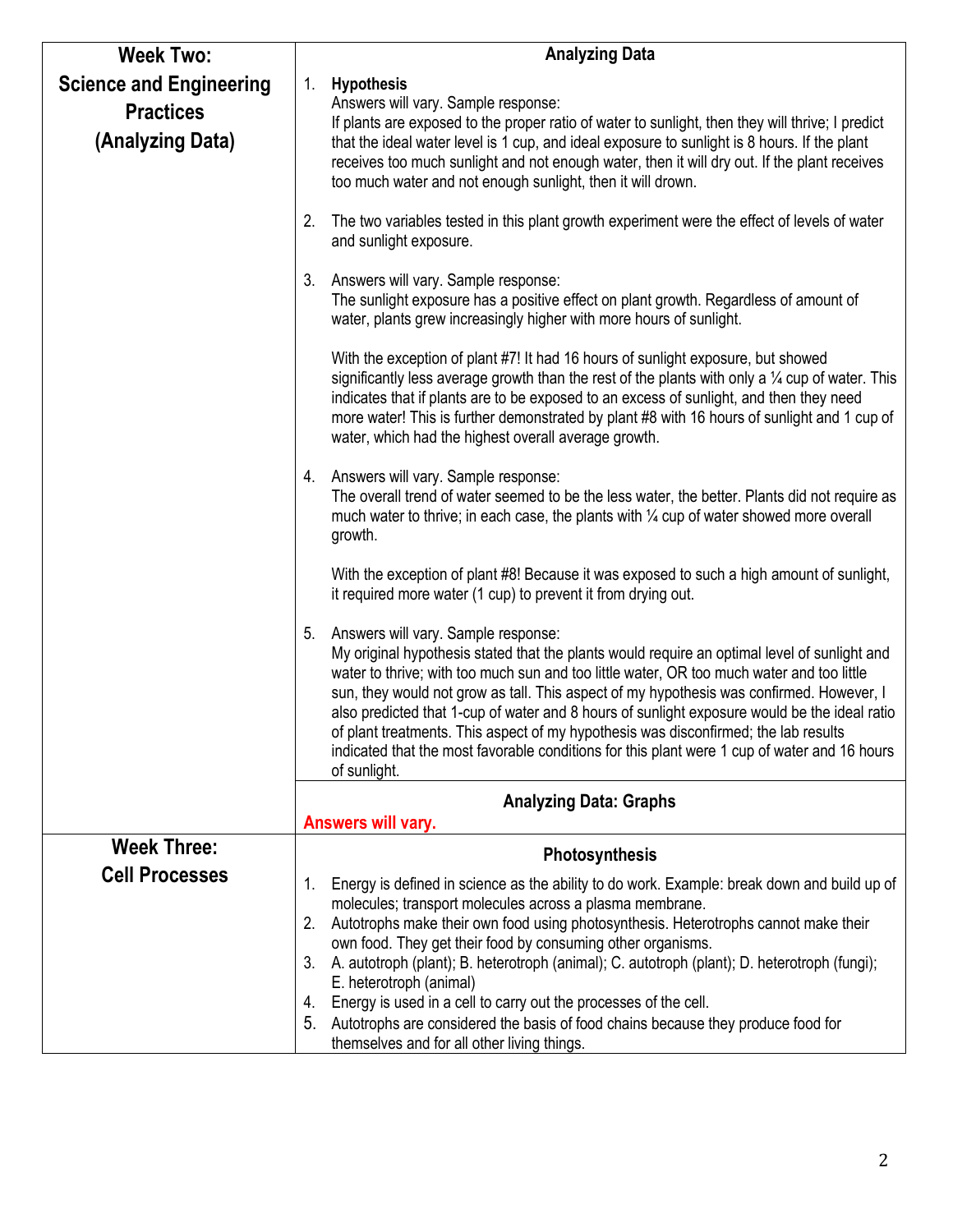|                                                             | <b>Respiration</b>                                                                                                                                                                                                                                                                                                                                                                                                                                                                                                                                                                                                                                                                                                           |
|-------------------------------------------------------------|------------------------------------------------------------------------------------------------------------------------------------------------------------------------------------------------------------------------------------------------------------------------------------------------------------------------------------------------------------------------------------------------------------------------------------------------------------------------------------------------------------------------------------------------------------------------------------------------------------------------------------------------------------------------------------------------------------------------------|
|                                                             | There are equal numbers of atoms on each side of the equation.<br>2.<br>Glucose<br><b>Carbon Dioxide</b><br>3.<br>4.<br>Oxygen<br>5.<br>Water<br>6.<br>Energy<br>C. Krebs cycle<br>7.<br>Answers will vary. Sample answer:<br>8.<br>The relationship between photosynthesis and cellular respiration is often described<br>as a cycle because the products of one process are used as the reactants for the<br>other. Photosynthesis produces carbohydrates and oxygen from carbon dioxide and<br>water, incorporating light energy into the bonds of the carbohydrates. Cellular<br>respiration, on the other hand, uses oxygen and releases energy from the bonds of<br>carbohydrates, producing carbon dioxide and water. |
| <b>Week Four:</b>                                           | <b>Food Chains</b>                                                                                                                                                                                                                                                                                                                                                                                                                                                                                                                                                                                                                                                                                                           |
| <b>Modeling Matter and Energy</b><br>in Ecosystems (Part I) | Food chains will vary.<br>1.<br>Answers will vary. Sample answer: Loss of decomposers from an ecosystem would<br>2.<br>prevent nutrients from cycling back into the soil. Plants would not be able to survive without<br>artificial fertilizer applications and would no longer be able to photosynthesize or support<br>food chains or webs.                                                                                                                                                                                                                                                                                                                                                                                |
|                                                             | <b>Food Web</b>                                                                                                                                                                                                                                                                                                                                                                                                                                                                                                                                                                                                                                                                                                              |
|                                                             | Answers will vary.                                                                                                                                                                                                                                                                                                                                                                                                                                                                                                                                                                                                                                                                                                           |
|                                                             | <b>Tropic Levels: Introduction</b>                                                                                                                                                                                                                                                                                                                                                                                                                                                                                                                                                                                                                                                                                           |
|                                                             | 1. A<br>2.<br>$\mathsf C$<br>3.<br>B<br><b>Tropic Levels: Data Analysis (Population Size)</b>                                                                                                                                                                                                                                                                                                                                                                                                                                                                                                                                                                                                                                |
|                                                             | Population size decreases.<br>1.<br>Population size decreases significantly with each trophic level.<br>A quaternary consumer would probably not be supported and would not be able to survive.                                                                                                                                                                                                                                                                                                                                                                                                                                                                                                                              |
|                                                             | <b>Tropic Levels: 10% Rule</b>                                                                                                                                                                                                                                                                                                                                                                                                                                                                                                                                                                                                                                                                                               |
|                                                             | Graphs will vary.                                                                                                                                                                                                                                                                                                                                                                                                                                                                                                                                                                                                                                                                                                            |
|                                                             | Analysis and Conclusion Questions                                                                                                                                                                                                                                                                                                                                                                                                                                                                                                                                                                                                                                                                                            |
|                                                             | The amount of energy decreases as it is passed from one trophic level to the next.<br>1.<br>2.<br>Only 10% of the energy available to a trophic level makes it to the next trophic level.<br>The remainder of the energy is used for the everyday activities of the organism such as:<br>3.<br>movement, metabolism, etc.<br>If an organism dies and the organism in the next trophic level does not eat it, its energy will<br>4.<br>not be transferred.<br>The expression could take a number of forms. For example: energy available at a trophic<br>5.<br>level $A$ = energy produced by flower/10 $(A-1)$                                                                                                               |
|                                                             |                                                                                                                                                                                                                                                                                                                                                                                                                                                                                                                                                                                                                                                                                                                              |